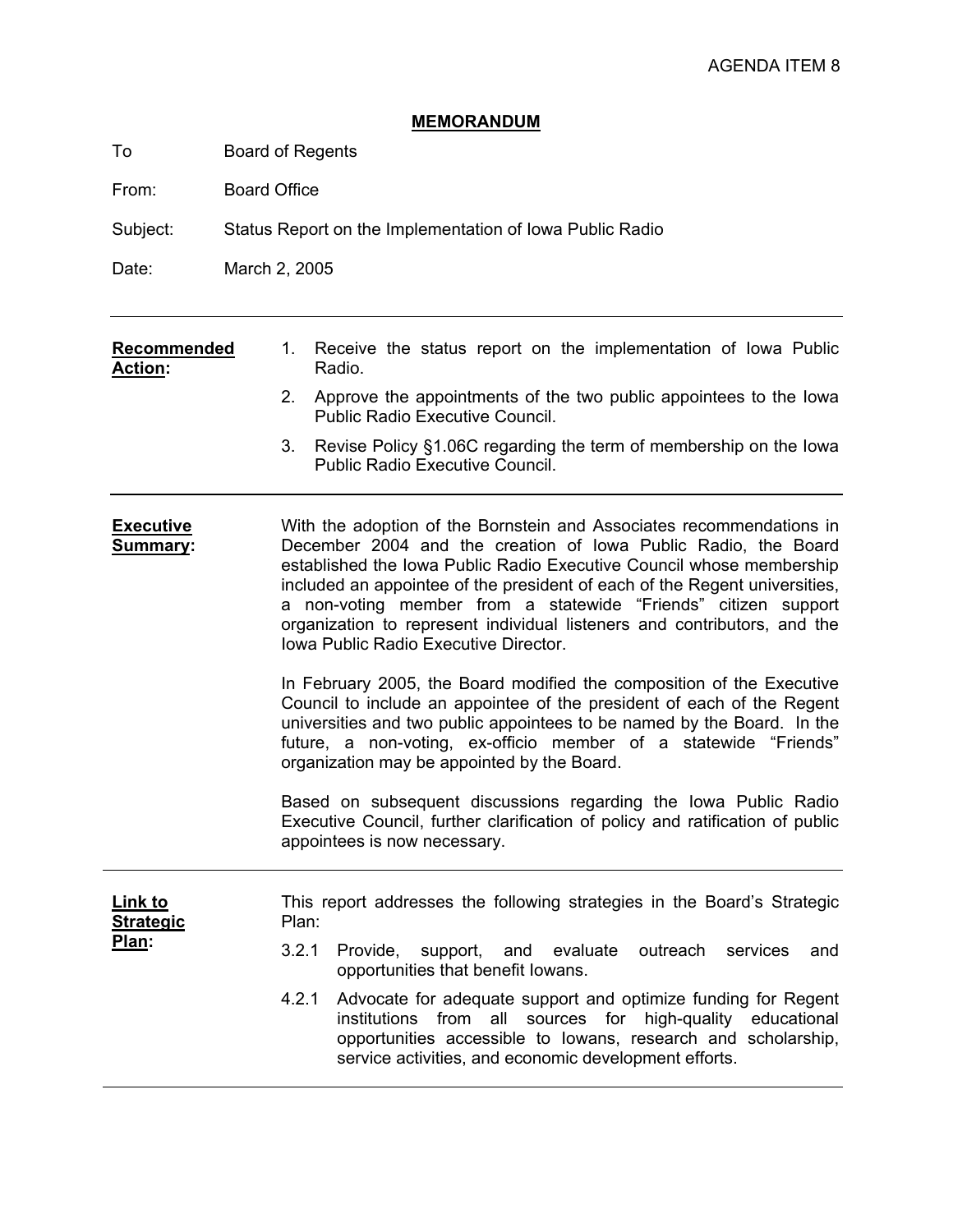| Background: | In December 2004, after approving the Bornstein and Associates                                                  |
|-------------|-----------------------------------------------------------------------------------------------------------------|
|             | recommendations to consolidate the three Regent university public radio                                         |
|             | stations into a statewide public radio network, the Board of Regents                                            |
|             | directed the university presidents, in consultation with the Board Office, to                                   |
|             | develop an implementation plan and timetable. In particular, the Board                                          |
|             | requested that the Executive Council be established and the executive<br>director be hired as soon as possible. |

- Executive Council Membership **Definition** The Consultant's report recommended that the Executive Council include three institutional representatives, the IPR executive director, and a representative of a "Friends" group as a non-voting member. However, in February 2005, the Board directed that the Executive Council membership be changed to include the three institutional representatives and two public members appointed by the Board. One additional ex-officio, non-voting member may be appointed by the Board for a three-year term to represent a statewide "Friends" group, if one is created.
- Term of Membership on the IPR Council The length of membership on the Iowa Public Radio Executive Council for the three institutional representatives will reflect the fact that they serve at the pleasure of their respective presidents. The two public members will serve a three-year staggered, renewable term (§1.06C). The ex-officio, non-voting member representing a statewide "Friends" organization will serve a three-year term.

Revision of §1.06C The proposed revision to §1.06C regarding the term of membership on the Iowa Public Radio Executive Council is included in Attachment B on page 5.

## **Analysis:**

Executive Council Established

- The university presidents named the following individuals as their representatives on the Executive Council:
- University of Iowa Steve Parrott, Director University Relations
- Iowa State University Warren Madden, Vice President Business and Finance
- University of Northern Iowa Steve Carignan, Director Gallagher-Bluedorn Performing Arts Center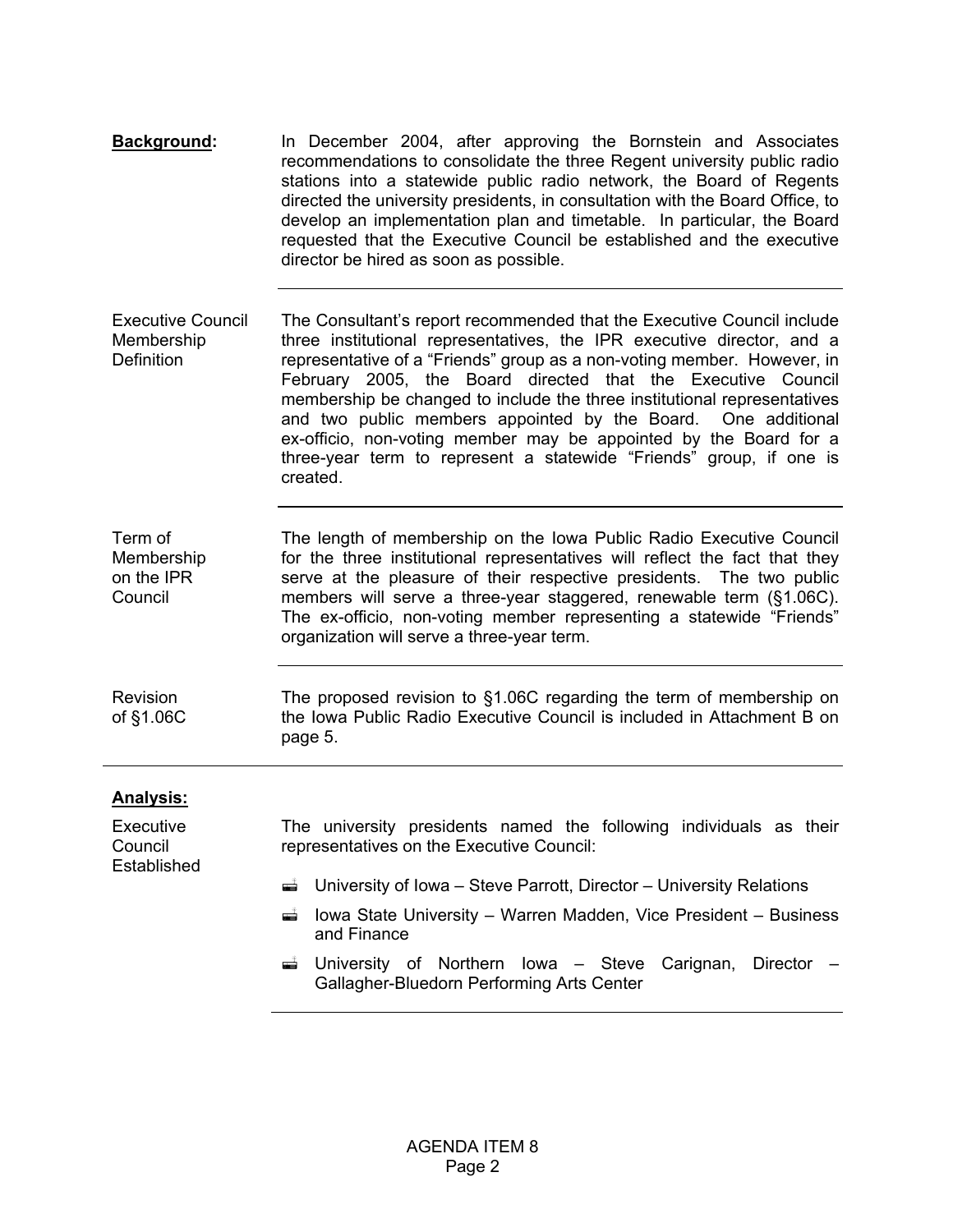| Public<br>Appointees                                                   | The following individuals have been proposed for membership on the<br>Iowa Public Radio Executive Council:                                                                                                                                                                                                                                                     |  |  |  |
|------------------------------------------------------------------------|----------------------------------------------------------------------------------------------------------------------------------------------------------------------------------------------------------------------------------------------------------------------------------------------------------------------------------------------------------------|--|--|--|
|                                                                        | Mr. Arthur Neu, an attorney from Carroll and former Iowa lieutenant<br>æÎ.<br>governor and former Regent. Mr. Neu's appointment to the Council<br>is for the period ending April 30, 2008.                                                                                                                                                                     |  |  |  |
|                                                                        | Ms. Kay Runge, the director of the Des Moines Public Library and<br>$\frac{1}{\sqrt{2}}$<br>former director of the Davenport library. Ms. Runge's appointment to<br>the Council is for the period ending April 30, 2007.                                                                                                                                       |  |  |  |
|                                                                        | Both individuals have strong professional backgrounds and high interest<br>in public radio and are enthusiastic about serving in this role.                                                                                                                                                                                                                    |  |  |  |
| Appointment<br>of Chair                                                | After the appointments are ratified, Mr. Neu will be asked to serve as<br>chair of the IPR Executive Council.                                                                                                                                                                                                                                                  |  |  |  |
| Immediate<br>Inclusion                                                 | Mr. Neu and Ms. Runge will be included, beginning immediately, in<br>discussions with the other members of the IPR Executive Council,<br>including the IPR executive director search and selection process.                                                                                                                                                    |  |  |  |
| Status of<br>Executive<br>Director Search -<br><b>Consultant Hired</b> | After evaluating several alternatives, the IPR Executive Council retained<br>the services of Livingston Associates to assist in the search process.<br>Tom Livingston has extensive experience in assisting with more than 100<br>searches for public radio positions and has personal knowledge of the<br>Regent university public radio stations.            |  |  |  |
| Possibility for<br><b>Grant Funding</b>                                | The Iowa Public Radio consolidation is being viewed very positively by<br>the national public radio organizations and the Executive Council is<br>exploring the possibility of a grant to support some of the transition costs<br>associated with the consolidation. If the lowa initiative is successful, it<br>may be pursued in other areas of the country. |  |  |  |

ans Diana Gonzalez

lichdh Approved:

Gregory S. Nichols

Approved:

dg/h/aa/prs-ipr/mar05/8.doc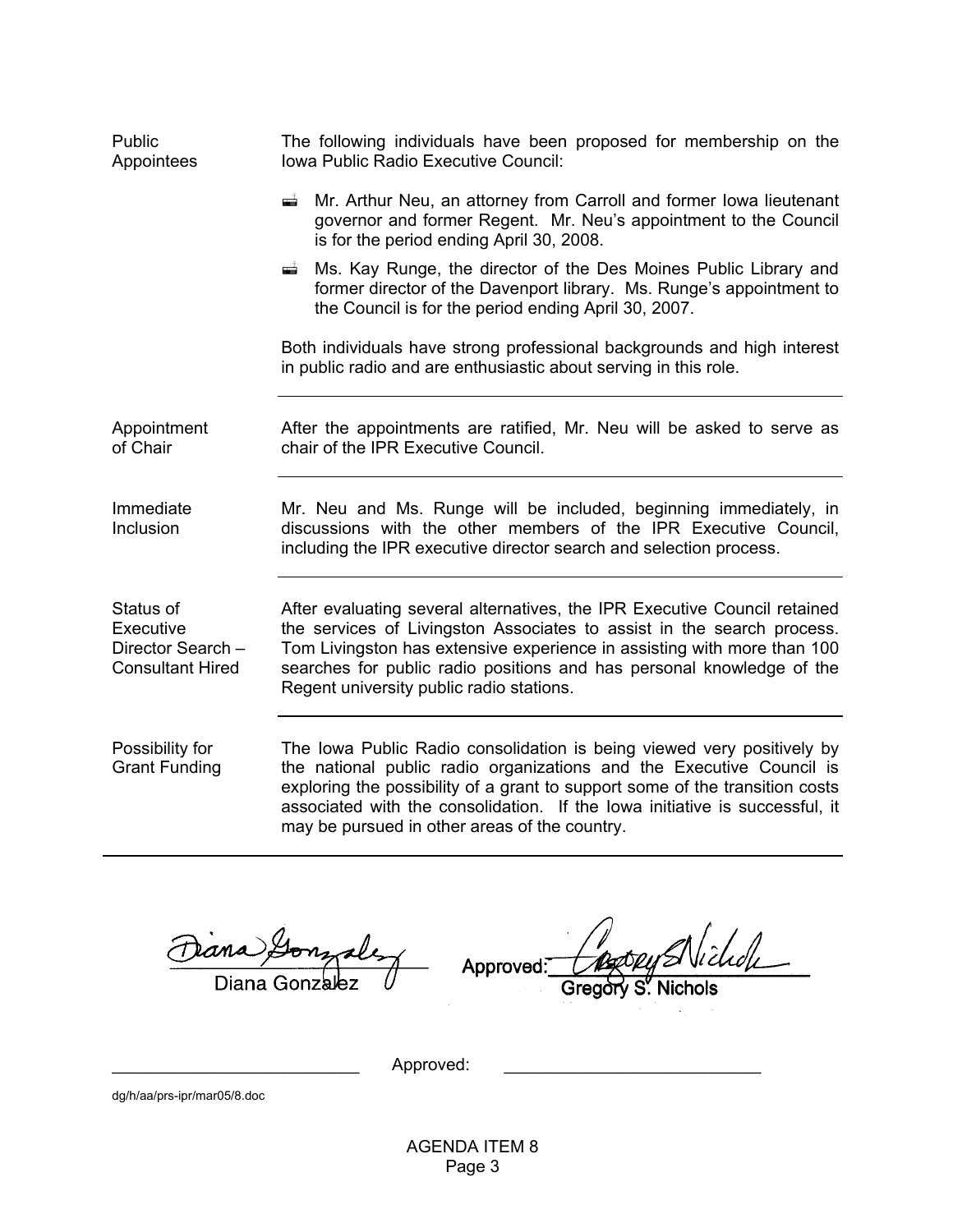### 1.06C. Iowa Public Radio Executive Council

#### Membership

The Iowa Public Radio Executive Council shall consist of five members, an appointee of the president of each of the Regent universities, and two individuals appointed by the Board of Regents.

#### Mission

Iowa Public Radio Executive Council shall oversee all public radio facilities and operations of the Regent universities which together shall be known as Iowa Public Radio and identified in print and on air as a service of the University of Iowa, Iowa State University and the University of Northern Iowa.

In doing so, the Iowa Public Radio Executive Council shall be guided by the following mission statement:

Iowa Public Radio reflects and enhances the civic, cultural and intellectual life of Iowa, statewide and regionally, making the state a better place to live and work.

The station contributes to the outreach mission of the three Regent universities and fosters communication between the universities and Iowa residents.

#### **Responsibilities**

The Iowa Public Radio Executive Council shall:

- 1. Evaluate continuously the performance of Iowa Public Radio and report to the Board annually using established criteria;
- 2. Recruit, identify, select and annually evaluate an Executive Director for Iowa Public Radio;
- 3. Recognize an independent statewide "Friends" organization to receive, insert, and disburse funds on behalf of Iowa Public Radio.